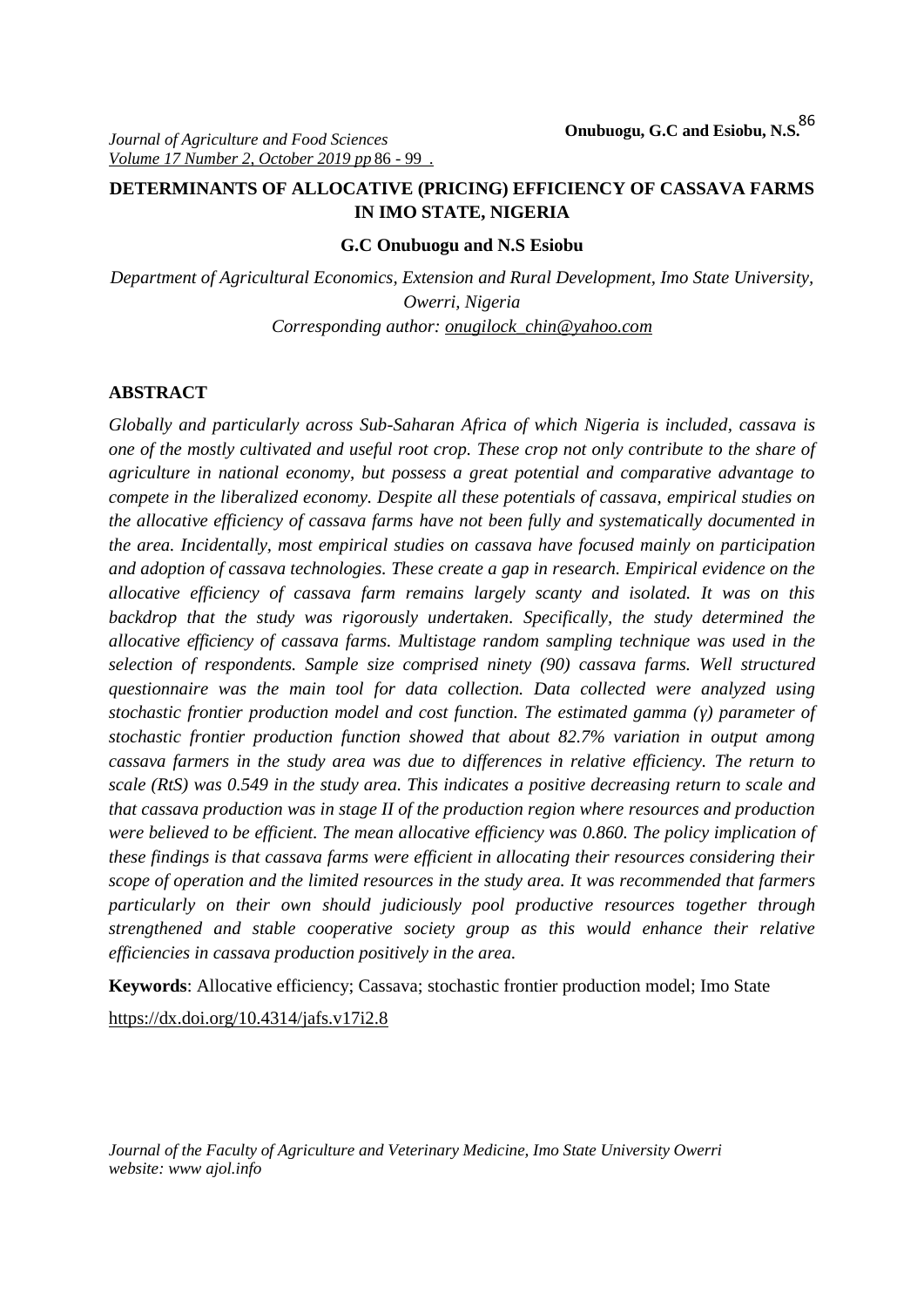### **INTRODUCTION**

Allocative (Pricing) Efficiency (AE) refers to the ability of a firm to produce at a given level of output using the cost-minimizing input ratios (Ettah and Angba, 2016). In Nigeria, root and tuber crops such as cassava (*Manihot spp.*) have a significant place in the economy (International Institute of Tropical Agriculture (IITA) (2016) and Nigeria Bureau of Statistics (NBS) 2016). These crops not only contribute to the share of agriculture in national economy, but possess a great potential and comparative advantage to compete in the liberalized. Similarly, cassava is grown by almost every household in Nigeria and serves more as a major source of income especially for the increasing rural dwellers (Onubuogu, Esiobu, Nwosu, Okereke, 2014). Cassava is also identified as a promising crop for international trade, as demand for cassava derivatives, e.g. garri (a type of processed cassava), starch and tapioca doubled over the last two decades. Presently, Nigeria is the world largest producer of cassava with an annual production capacity of 54 million tons of tuberous roots; being almost 19% of the total world production capacity of 215,344,296 million tons, a third more than Brazil and almost double the production capacity of Thailand and Indonesia respectively (Food and Agricultural Organization (FAO), (2016) and Federal Ministry of Finance (FMF), 2017). As a food crop, cassava has some significant inherent characteristics which make it attractive especially to farmers in Nigeria. Firstly, it is rich in carbohydrates, especially starch, and consequently has multiplicity of end uses Secondly, it is available all the year round, making it preferable to other more seasonal crops such as grains, peas, beans and other crops for food security and lastly it is tolerant of low soil fertility and more resistant to drought, Cassava tubers are mostly processed into cassava flour (lafun). Cassava flour is dried and powdered form of cassava, garri is fried granulated form of cassava while fufu is fermented pounded form of cassava) in Nigeria (Oni, 2016). Cassava can also be cooked or eaten, pounded and consumed in its raw form, most especially the sweet variety (Oyewo, Adepoju, Ojo, Oyewo, Atanda, 2016). By implication, cassava has become a regular item in household diets in Nigeria (Lora, Posthumus and Martin, 2016). One of the ways in which optimal allocative efficiencies could be achieved is to improve the productivity of cassava farms in the study area. However, such information allocative efficiencies of cassava farms is lacking in Imo State, Nigeria. A significant and valid contributions have been made by various researchers (Adewuyi, Agbonlahor and Oke, 2013; Onumadu *et al.,* 2014; Riatania, Daryanto, Tambunan and Purwati, 2014; Ogunniyi, 2015; Eze, Ohajianya, Ibeagwa and Ojinnaka, 2015) at various household level in understanding the concept of allocative efficiency. Incidentally, a number of empirical studies on cassava production have focused more on economic analysis (Nwaiwu, Odii, Ohajianya, Eze, Oguoma, Ibekwe, Henri-Ukoha, Kadiri, Amaechi and Ogun, 2010), production constraint (Chidiebere-Mark, Nwosu, Nwankwo, C. Chikezie, Oduofor and Ejike, 2014), participation and level of adoption of cassava technologies (Nnadi, Chikaire, Umunnakwe and Ihenacho, 2013). Similarly, other studies (Ibekwe, Orebiyi, Henri-Ukoha, Okorji, Nwagbo and Chidiebere-Mark, 2012) that attempted to estimate the relative efficiencies of cassava farmers in Imo State, used the ordinary least squares (OLS) estimation techniques.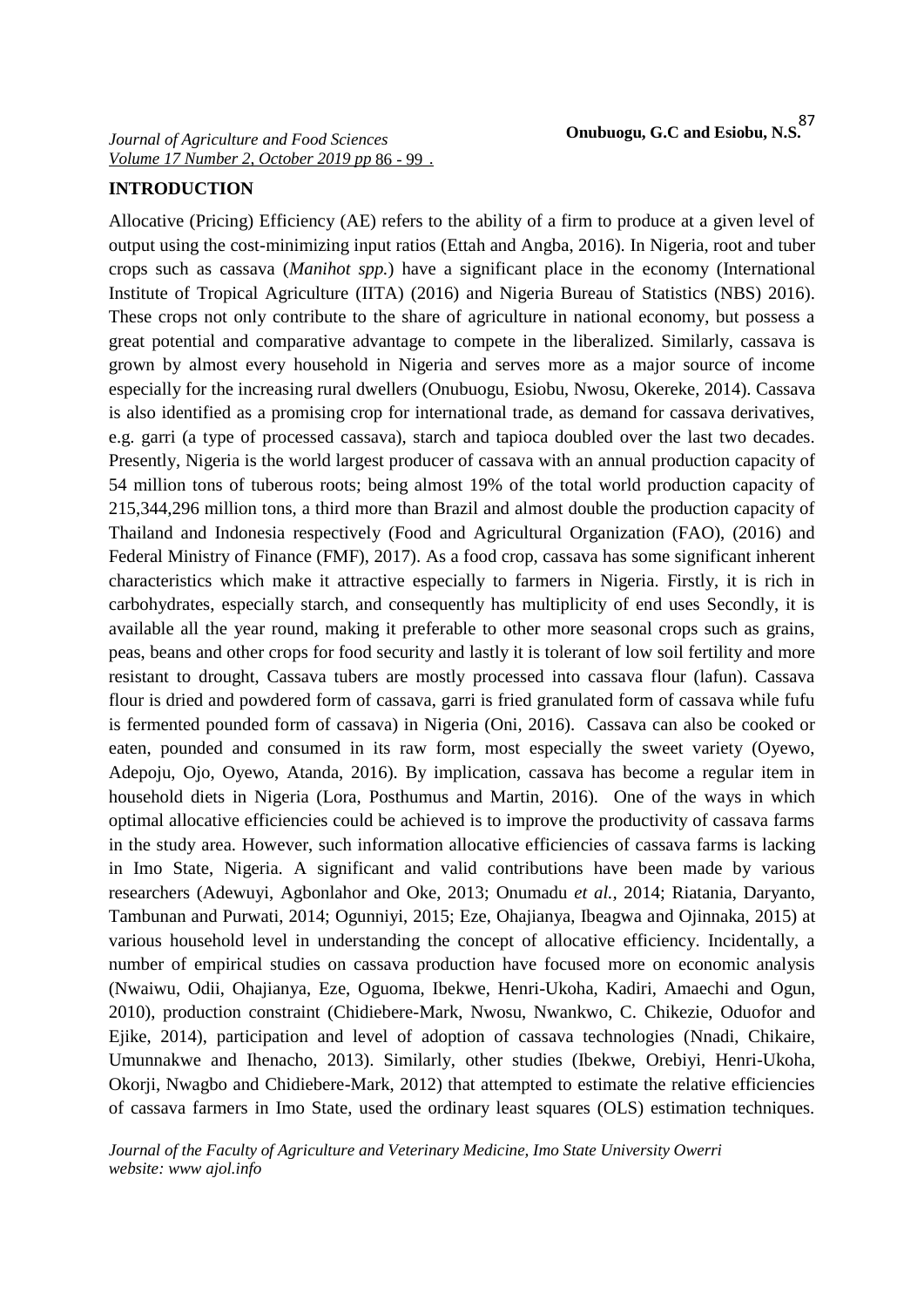The use of the ordinary least squares (OLS) estimating technique makes it difficult to determine farm level efficiency as it provides only an average function (Ohajianya, Mgbada, Onu, Enyia, Henri-Ukoha, Ben-Chendo and Godson-Ibeji, 2013) though it provides consistent estimates of the parameters except the intercept (Ogunyinka *et al.,* 2014). To overcome this shortcoming of the OLS, the stochastic frontier function was developed to estimate efficiency of agricultural production. Its beauty lies in its ability to test and quantify the inefficiency of individual farmers in a sample because it allows for statistical noise rather than attributing all deviation to efficiency. It is also straight forward to implement and interpret. A situation that is not possible with other partial measures of efficiency such as the OLS. Furthermore, little or no study has rigorously estimated the allocative efficiency of cassava farm in Imo State, Nigeria. Only the studies of Onumadu *et al.,* (2014) attempted to estimate the concept of allocative efficiency but his study failed to focus specifically on cassava farms and in the same vein was conducted in Anambra State which cannot be said to be a true position and representation of Imo State, Nigeria. It is on these backdrops that the study was rigorously undertaken.

# **MATERIALS AND METHODS**

The study was carried out in Imo State, Nigeria. The State is located in the rainforest agro ecological region of Nigeria and shares common boundaries with Abia State on the east and northeast, Rivers State on the south, and Anambra State on the west and northwest (Imo State Agricultural Development Project (Imo-ADP, 2013). The State lies between Latitudes 5°45<sup>1</sup> and  $6^{\circ}35^1$  North of the equator and Longitudes  $6^{\circ}35^1$  and  $7^{\circ}28^1$  East of the Greenwich Meridian (Chineke *et al.,* 2011). It occupies the area between the lower River Niger and the upper and middle Imo River (Imo-ADP, 2013). It is bounded on the east by Abia State, on the west by the River Niger and Delta State and on the north by Anambra State, while Rivers State lies to the south (Imo State Ministry of Land and Survey and Urban Planning, 2013). Imo State covers an area of about 5,067.20km<sup>2</sup>, with a population of 3,934,899 persons with many subsisting farmers (Nigeria Population Commission (NPC), 2006 and National Bureau of Statistics (NBS), 2007) and population density of about 725km<sup>2</sup> (Imo-ADP, 2015). The State has an average annual temperature of 28°C, an average annual relative humidity of 80%, average annual rainfall of 1800 to 2500mm and an altitude of about 100m above sea level (Imo-ADP, 2013).

*Journal of the Faculty of Agriculture and Veterinary Medicine, Imo State University Owerri website: www ajol.info* The State has three agricultural zones namely Orlu, Owerri, and Okigwe agricultural zones. Farming is the main occupation of the rural dwellers in the State. The farmers produce both root and tuber crops of which cassava are predominant. The sample for the study was drawn from cassava farmers in the study area. A multi-stage random sampling technique was adopted in the selection of respondents for the study. Firstly, three Local Government Areas (LGAs) were randomly selected from each of the agricultural zone (Orlu, Owerri and Okigwe) in Imo State. The three (3) LGAs selected from Orlu agricultural zone of the State were Njaba, Orlu and Ideato-North. Similarly, the three (3) LGAs selected from Owerri agricultural zone of the State included Ikeduru, Mbaitoli and Owerri North. In the same vein, Ihitte-Uboma, Onuimo and Ehime Mbano were the three (3) LGAs selected from Okigwe agricultural zone. Furthermore,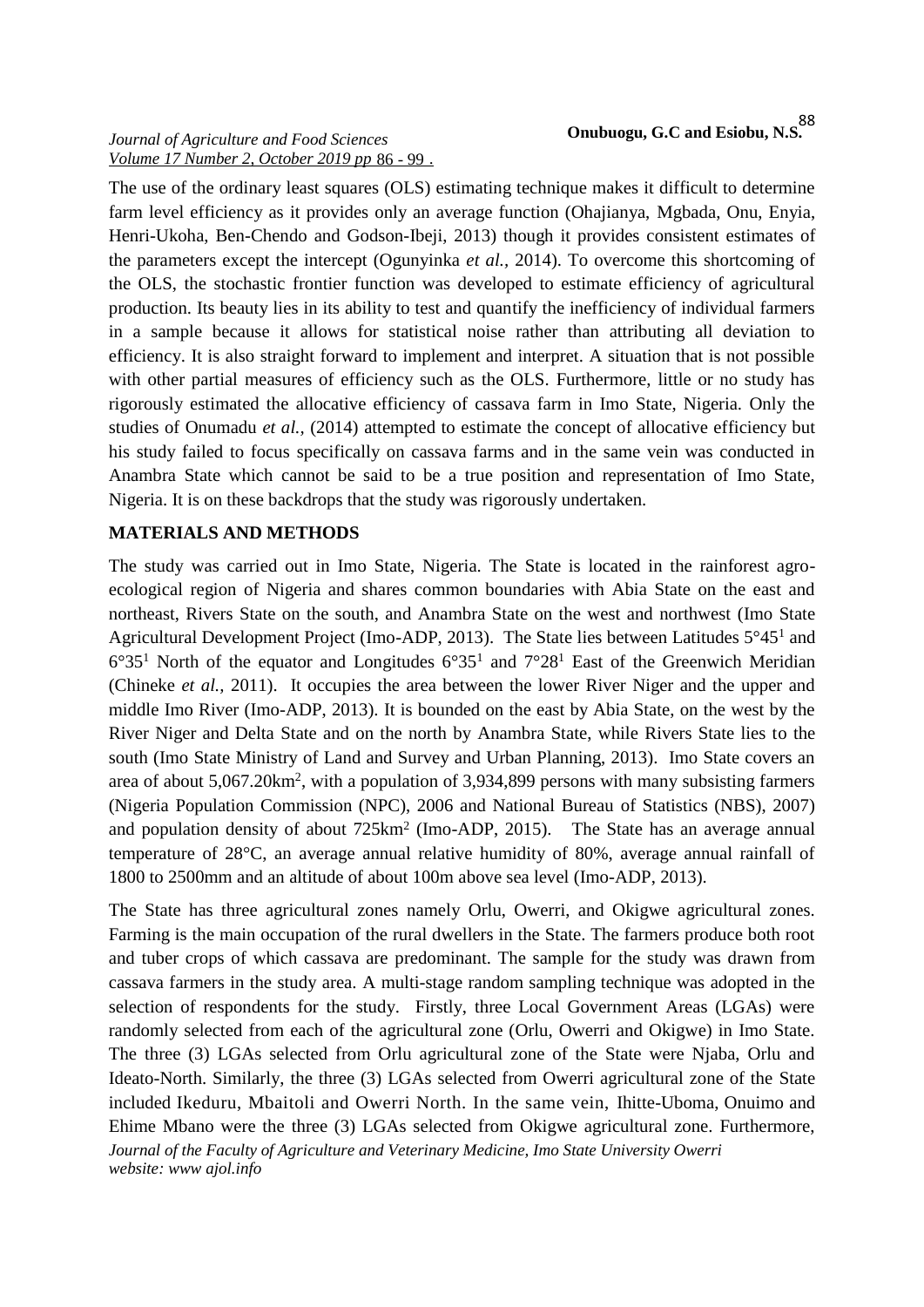three (3) communities were randomly selected from each of the sampled LGAs, selected from each of the three (3) agricultural zone of the State (Orlu, Owerri and Okigwe) to give a total number of twenty-seven (27) communities each from the area. Finally, four (4) households the three (3) LGAs selected from Owerri agricultural zone cassava farmers were randomly selected from each of the twenty-seven (27) communities to give a total sample size of one-hundred and eight (108) cassava farms for the study. Ultimately, from the retrieved questionnaires, only ninety (90) individual responses were found useful. The list of cassava farms in the communities, which forms the sample frame, was obtained from the zonal extension agents of Imo State Agricultural Development Programme (Imo-ADP) in the study area. Primary data was used for the study. Primary data was collected through the use of structured questionnaire and it was supplemented with oral interview in places where the respondents could neither read nor write. The objective was modelled using the stochastic frontier production function. The implicit form of the stochastic frontier production model is specified as follows;

 $LnYij = \beta o + \beta 1LnX1 + \beta 2LnX2 + \beta 3LnX3 + \beta 4LnX4 + \beta 5LnX5 + \beta 6LnX6$ 

Where;

 $Y_i$  = Cassava output (kg)  $X_1$  = Farm size (Hectares)  $X_2$  = Labour used (man days)  $X_3$  = Fertilizer (N)  $X_4$  = Equipments (N)  $X_5$  = Cassava stem cuttings used (N)  $L_n =$ logarithm to base $i = j<sup>th</sup>$  observation of the i<sup>th</sup> farmer  $V_i = Is a two-sided, normally distributed random error$  $U_i = Is a one-sided efficiency component with a half-normal distribution$ 

# **RESULTS AND DISCUSSION**

#### **Maximum Likelihood Estimates of Stochastic Frontier Production Model**

The results of estimates of production and cost functions are presented in table 1. The estimate of the parameters of the stochastic frontier production model reveals that all the estimated coefficients of the variables of the production function were positive except for that of fertilizer and equipment. The two significant variables are farm size and cassava stem cuttings which were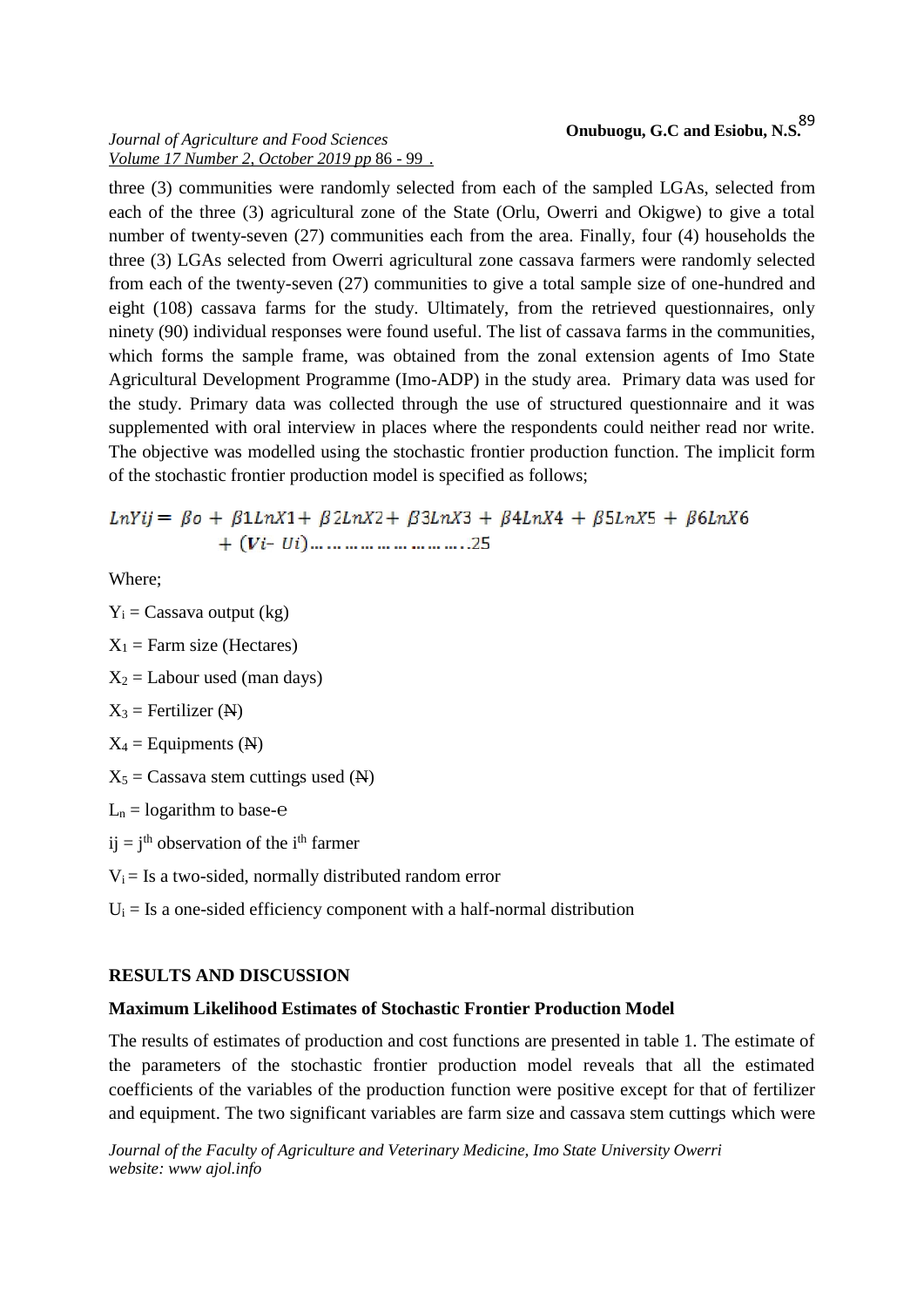statistically significant at 1% and 5% level respectively. The estimate of sigma square  $(2)$  of 419.52 was statistically significant at 5% level and therefore, assures us of the goodness of fit and correctness of the distributional assumptions of the composite error. The estimated gamma parameter () of 0.827 indicates that 82.7% of the total variation in cassava output was due to differences in their technical inefficiency. It also gives an indication that the unexplained variations in output are the major sources of random errors. It also confirms the presence of the one-sided error component in the model and hence, the use of the Ordinary Least Square (OLS) in estimating the function, becomes inadequate in representing the data. The Return to Scale (RtS) was 0.549, which indicates a positive but decreasing return to scale. The findings shows that the farmers were operating at the stage II of the production function, hence, resources and production could be efficient at this stage. The generalized likelihood test gave a value of - 915.53 which indicates that the farmers are not fully technically efficient. Similarly, the result of the stochastic frontier cost function in table 4.13 reveals that all the independent variables gave a positive coefficient. The result implies that as these factors increased, total production cost increased *ceteris paribus.* The significant variables are depreciation on farmland, cost of cassava stem cuttings, cost of labour and output which were statistically significant at 10%, 1%, 5% and 5% respectively. The gamma () estimate was 0.914 and was significant at 1% level indicating that 91.5% of the variations in output were caused by economic inefficiency. The sigma square  $(2)$  was 4.312 and was significant at 1% level, and indicated the goodness of fit and correctness of the specified assumptions of the distribution of the compound error term. The generalized likelihood test gave a value of -3311.561 which indicates that the farmers are not fully economically efficient.

Furthermore, the inefficiency result is presented in table 4.13. The educational level had a positive coefficient with efficiency of the cassava farmers; hence it is statistically significant at 1% level of probability. This implies that increase in year of formal education leads to decrease in inefficiency of the farmers. It means that farmers with higher years of education are in a better position to be more technically efficient than their counterparts. It is very possible that farmers with higher level of education respond easily to the use of improved technology, such as the application of fertilizers, use of pesticides, herbicides and so on thus assisting the farmers to produce close to the frontier. This finding is in conformity with the finding of Ogunniyi (2015) who reported a positive relationship between education and technical efficiency. This shows that education is an important factor that reduces inefficiency among cassava farmers in the study area. The membership of cooperative had a positive coefficient with efficiency of the cassava farmers and it was statistically significant at 1% level of probability. This implies that cassava farmers who belong to cooperative society gather more information, exchange labour, acquire reasonable amount of credit and knowledge on how to efficiently use production resource to enhance their output than those who do not belong to any agricultural cooperative society. Membership of cooperative gives farmers easy access to farm credit, share information, ideals and project a collective demand (Tijjani and Bakari, 2014). Similarly, the studies of Aboki *et al.,*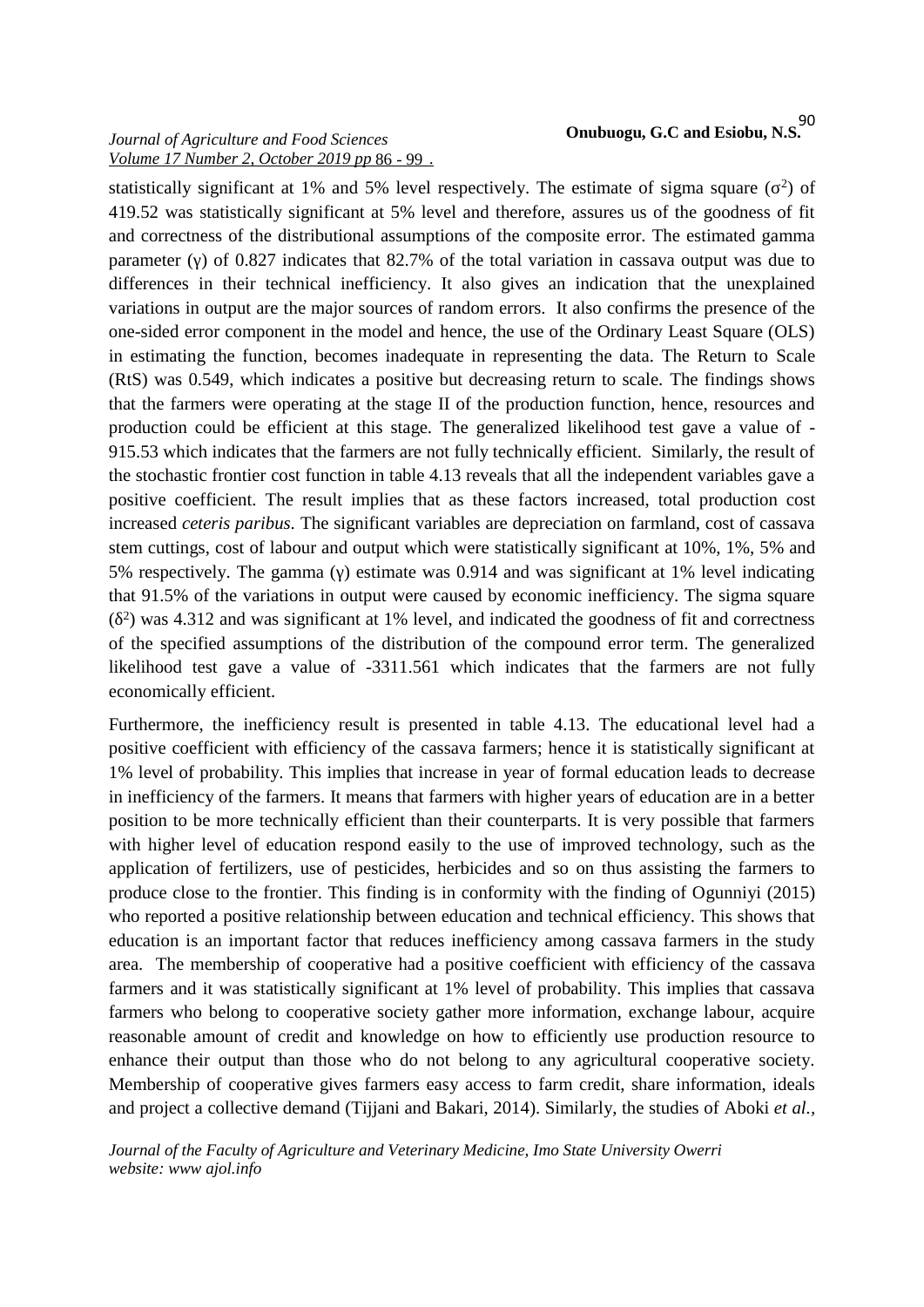(2013) and Idris *et al.,* (2013) opined that membership of cooperative was positive and significantly related to relative efficiency of farmers. The finding is supported by the result of

Berhan (2016) who argued that the more active the farmers are in their involvement in the farmer association, the more information of farm activities carried out and agricultural input distribution they have compared to those who do not join the association. The extension contact was found to be positively related to the efficiency of the cassava farmers. This implies that farmers who received more visit and/or in frequent contact with extension staff/agents are in a better position of being technically efficient in the use of production resources to enhance their agricultural production than those who receive little or no visit. The relationship is significant at 1% level of probability. The study of Nwaiwu *et al.,* (2015) argued that extension contact enhance farmers production and promote their knowledge on modern farming methods. The findings of Ochi *et al.,* (2016) showed extension contact was positive and significantly related to relative efficiency of cassava farmers. Household size had a negative coefficient with the inefficiency of the cassava farmers. This implies that farmers with larger household size were more technically efficient than smaller household size. The implication of the negative coefficient of household size is that it contributes to resource use efficiency in cassava production in the study area. The effect of household size on farm level resource use efficiency is traceable to its use as a source of labour supply for work on the farm. In some instances, family labour may be forced resulting in drudgery and poor workmanship. This relationship is significant at the 1% level of probability. This finding support the result of Simpa *et al.,* (2014) who reported that large household size is a proxy to labour availability, ensure ease allocation of resources and reduce the cost of hired labour. Farming experience had a positive coefficient with the inefficiency of the cassava farmers and hence it is statistically significant at 1% level of probability. This implies that increase in year of farming experience leads to increase in efficiency of the farmers. This implies that the more experienced cassava farmers know the problems involved in cassava production and are in a better position to overcome them and improve on their yield than those that had little or no experience. The studies of Ochi *et al.,* (2016) and Berhan (2016) asserted that farming experience is positively and significantly related with efficiency of farmers. This implies that increase in year of farming experience leads to decrease in inefficiency of the farmers. Similarly, the findings is also in line with the study of Akhilomen *et al.,* (2015) who reported that farmers with more years of farming experience would be more efficient, have better knowledge of climatic conditions, better knowledge of efficient allocation of resources and market situation and are thus, expected to run a more efficient and profitable enterprise.

# **Estimation of Allocative Efficiency of the Cassava Farmers**

The results of estimates of allocative efficiency of the cassava farmers are presented in table 2. The allocative efficiency analysis of cassava production revealed that there was presence of allocative efficiency effects in cassava production in the study area as confirmed by the gamma value of 0.827 that was significant at 5% level of probability. The gamma () value of 0.827 implies that about 82.7% variation in the output of cassava farmers was due to differences in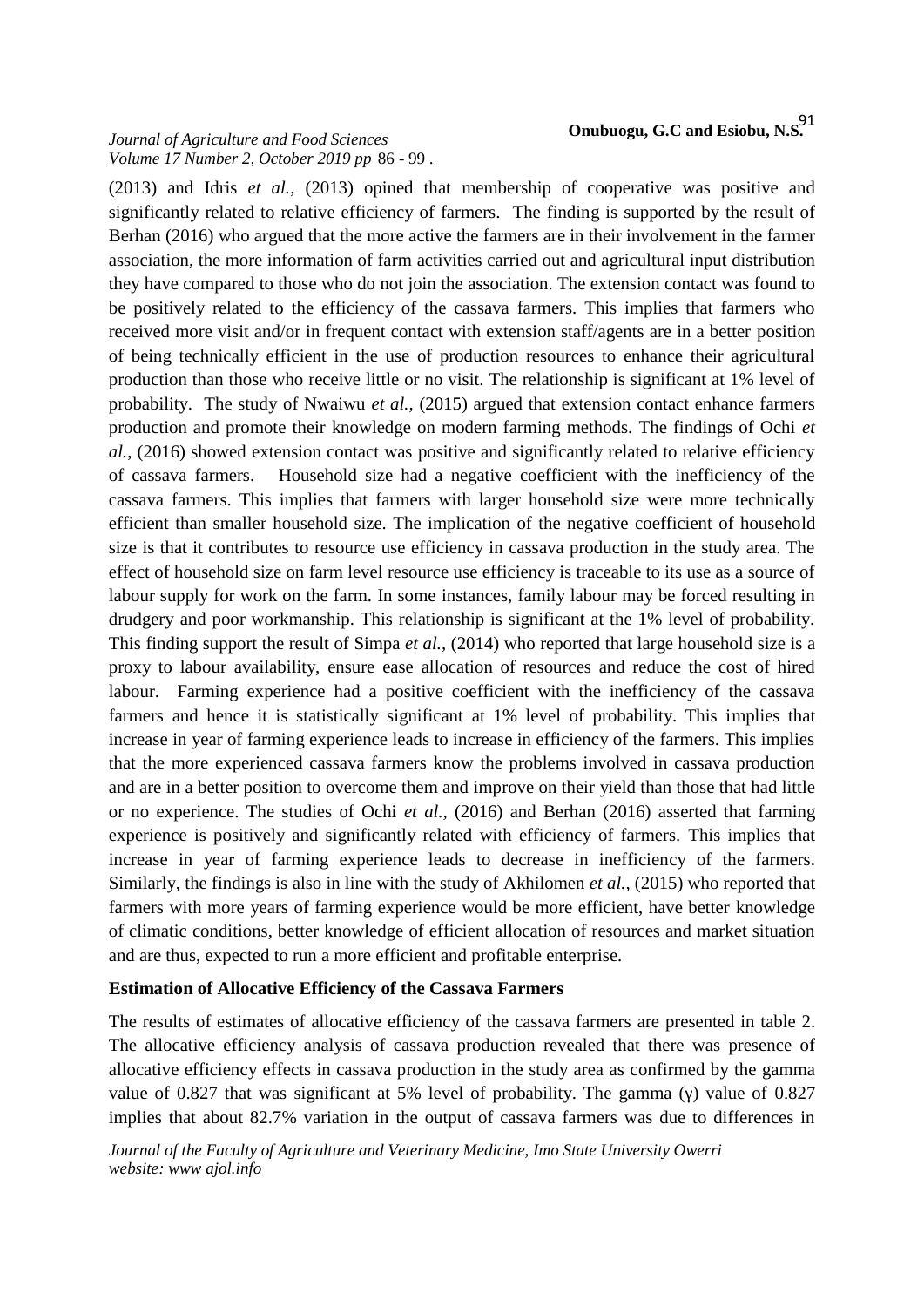their allocative efficiencies. The predicted allocative efficiencies (AE) range between 0.412 and 0.980 while the mean AE was 0.860. The result also showed that there is ample opportunity for improvement on the level of allocative efficiency in cassava production in the study area. Similarly, the finding shows that if the average cassava farmer in the area was to achieve the AE level of its most efficient counterpart, then the average farmer could realize about 12.30% of cost saving [i.e., 1-(98.0/86.0) x100]. A similar calculation for the most allocative inefficient farmer reveals cost saving of approximately 53.00% [i.e., 1-(41.2/86.0)x100]. Moreover, the frequencies of occurrences of the predicted allocative efficiencies in deciles range indicate that the highest number of farmers have allocative efficiencies between 0.90 - 0.99. The sample frequency distribution indicates a clustering of allocative efficiencies in the region 0.90 - 0.99 efficiency ranges, representing 58.89% of the cassava farmers in the area. This implies that the farmers are fairly allocatively efficient. That is, the farmers are fairly allocatively efficient in producing cassava at a given level of output using the cost minimizing input ratio as approximately 90.66% of the farmers have AE of 0.70 and above. This implies that the farmers are fairly allocative efficient. That is, the farmers are efficient in deriving maximum output from input, given the available resources. The study of Onu and Edon, (2009) and Simpa *et al.,* (2014) reported that training/orientation to the farmers, especially towards the new technology and other farming practices improve allocative efficiency of farmers. The result revealed that farmers in the study area are fairly efficient in producing cassava at a given level of output using the cost minimizing input ratio. The study further revealed ample opportunity that exists for improving the level of allocative efficiency of cassava production in the study area. The results tallies with the studies of Obike *et al.,* (2016) and Nwike *et al.,* (2017) who reported the allocative inefficiencies of cassava farmers in cassava production**.**

# **CONCLUSION AND RECOMMENDATION**

The estimated gamma ( ) parameter of stochastic frontier production function showed that about 82.7% variation in output among cassava farmers in the study area was due to differences in relative efficiency. The result of the study showed that the major factor affecting cassava productions in the study area were educations, membership of cooperative, extension contact, farming experiences and farm size, household size, labour and fertilizer. These factors have positive influence on cassava output. The return to scale (RtS) was 0.549 in the study area. This indicates a positive decreasing return to scale and that cassava production was in stage II of the production region where resources and production were believed to be efficient. The mean allocative efficiency was 0.860. The policy implication of these findings is that cassava farmers in the study area were efficient in allocating their resources considering their scope of operation and the limited resources.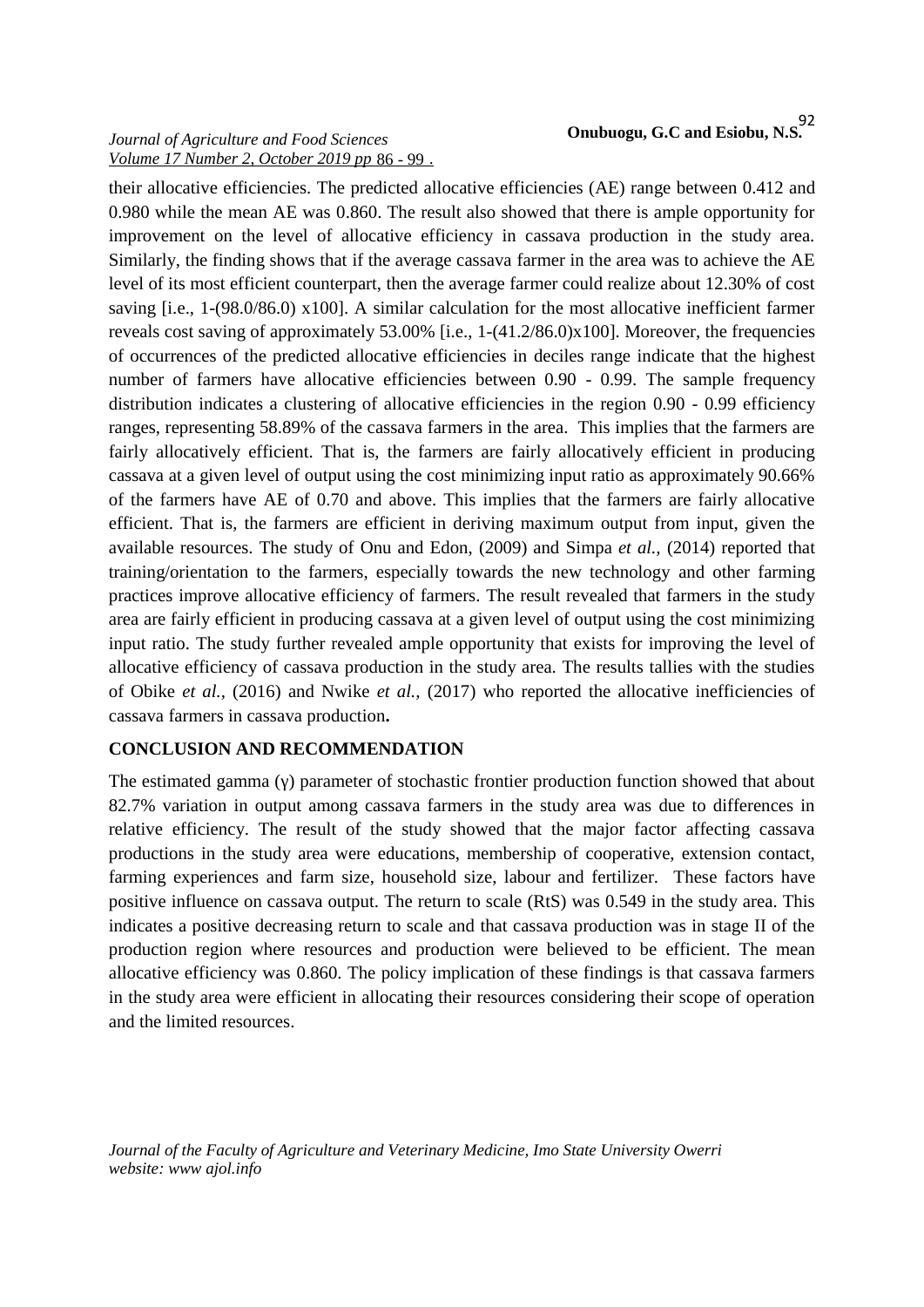These recommendations were made based on the major findings of the study;

Farmers particularly on their own should judiciously pool productive resources together through strengthened and stable cooperative society groups as this would enhance their relative efficiencies in cassava production positively in the area.

- (i) Effective agricultural policies and programmes should focus on granting farmers improved access to farm credit and subsidized inputs as these would enable them increase their production efficiencies positively in the area.
- (ii) Government at all levels should identify genuine cassava farmers and grant them access to farmland as these would significantly increase their production efficiencies and standard of living positively in the area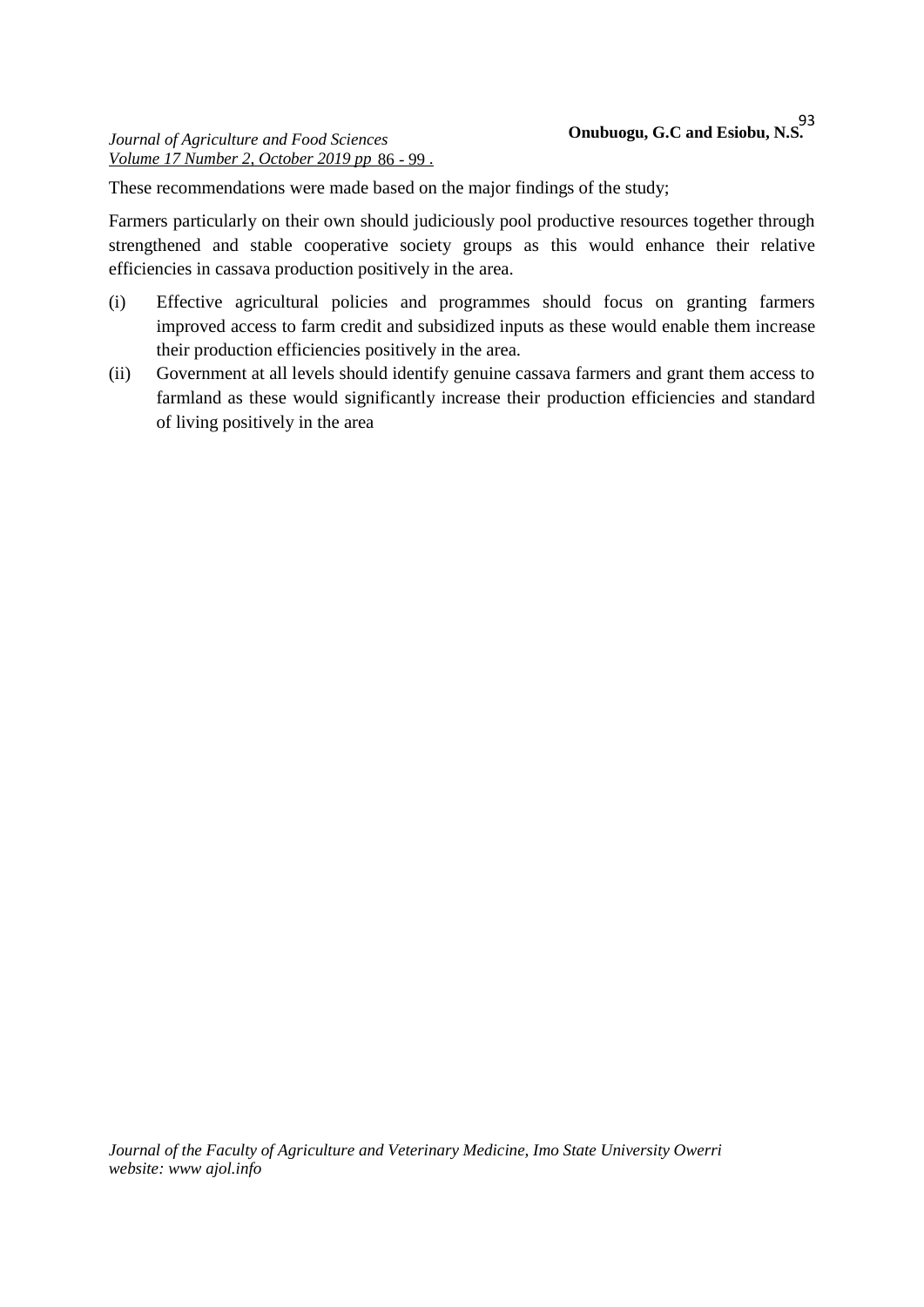#### **REFERENCES**

- Adewuyi, S.A, M.U Agbonlahor and A.T Oke (2013). Technical Efficiency Analysis Of Cassava Farmers In Ogun State, Nigeria; *IJAFS* Vol. 4. No 14: Pp: 515-522
- Akhilomen, L.O, G. M. Bivan, S. A. Rahman and S. A. Sanni (2015). Economic Efficiency Analysis of Pineapple Production in Edo State, Nigeria: A Stochastic Frontier Production Approach; *American Journal of Experimental Agriculture 5(3): 267-280*
- Berhan, T.H (2016). Determinants of Technical, Allocative and Economic Efficiencies among Onion Producing Farmers in Kobo District, Amhara Region, Ethiopia; *Journal of Economics and Sustainable Development*; 6(3):8-17
- Chidiebere-Mark, N.M., C.S. Nwosu, O.O Nwankwo, C. Chikezie ,H.U Oduofor and R.D Ejike (2014). Profitability of cassava based crop farmers in owerri agricultural zone of Imo state, South-East Nigeria; *Wudpecker Journal of Agricultural Research;* Vol. 3(1), Pp.  $010 - 015$
- Chineke, T C, M.E, Idinoba and O.C, Ajayi (2011). Seasonal evapotranspiration signatures under a changing landscape and ecosystem management in Nigeria: Implications for agriculture and food security; *Am. J. Sci. Ind. Res.,* 2(2): Pp; 191-204
- Ettah, O. I and A.O Angba (2016).Analysis of Cost and Returns among Cassava Farmers in Cross River State, Nigeria; *International Journal of Science and Research*; Vol. 6.3; Pp; 111-114
- Federal Ministry of Finance (FMF) (2017); 2017 2019 Medium-Term Expenditure Framework and Fiscal Strategy Paper; accessed online Jan. 20; 2017*;* Budget Office of the Federation Ministry of Budget & National Planning Abuja, Nigeria http://Www.Budgetoffice.Gov.Ng/Pdfs/2016/2017- 2019%20mtef%20&%20fsp%20executive%20proposal.pdf
- Food and Agricultural Organisation (2016). Production Crop: Cassava, 2016 date. Food and Agriculture Organization, Rome
- Ibekwe, U.C, J. S. Orebiyi, A. Henri-Ukoha, E. C. Okorji, E. C. Nwagbo and N. M. Chidiebere- Mark (2012). Resource Use Efficiency in Cassava Production in South East Nigeria. *Asian Journal of Agricultural Extension, Economics & Sociology 1(1): 16-21,*
- Imo State Agricultural Development Programme (ADP) (2013). An Assessment Study of the Performance of the National Agricultural Technology Support Project in Imo State with Focus of Farmer Adoption of Technology and their Social Economic Improvements; Pp:1-34.
- Imo State Agricultural Development Project (Imo-ADP) (2015). Imo ADP Extension Guide. A Paper Presented at the Imo ADP Pre-seeding; Training Workshop; Cochinta Nig. Ltd. February.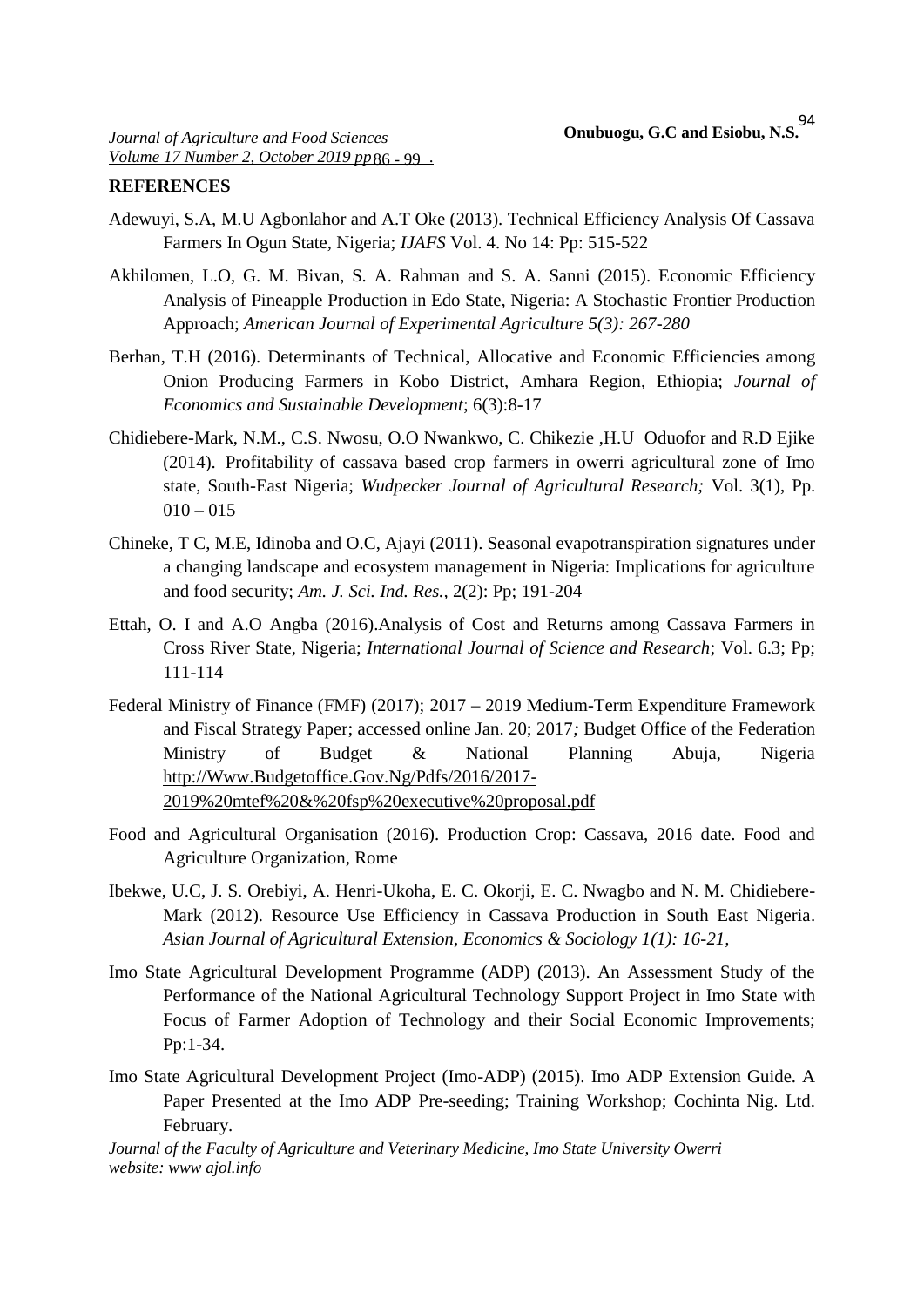- International Institute of Tropical Agriculture (IITA)(2016). Overview of Root and Tuber Crops Potential in Nigeria; http://www.iita.org/overview/cassava; assessed on line on 12-10- 2016
- Kadiri, F. A.; C.C Eze, J.S Orebiyi, J.I Lemchi, D.O Ohajianya and I.U Naidu (2014). Technical Efficiency In Paddy Rice Production In Niger Delta Region Of Nigeria; *Global Journal of Agricultural Research* Vol.2, No.2, PP. 33-43
- National Bureau of Statistics (NBS) (2007). National Bureau of Statistics Official Gazette (FGP 71/52007/2,500(OL24*): Legal Notice on Publication of the Details of the Breakdown of the National and State Provisional Totals, 2006 Census.* www.nigerianstat.gov.ng (accessed 28 February, 2016)
- Nigeria Population Commission (NPC) (2006). Nigeria Population Commission, *Nigeria Federal Government Initiative of individual head count by gender. Spread, State by State*, In :MOFINEWS; (accessed 28 February, 2016).Jan-Feb,2007, 6(3):Nigeria.
- Nnadi, F.N., C.D Nnadi, J. Chikaire, P.C Umunnakwe and R.A Ihenacho (2013). Analysis of Rural Cassava Farmers' Participation in the Nigeria Agricultural Insurance Scheme in Imo State, Nigeria; *Global Journal of Science Frontier Research Agriculture and Veterinary*; Volume 13 Issue 11 Version 1.0; Pp;38-45
- Nwaiwu, I, M. Odii, D. Ohajianya, C. Eze, N. Oguoma, C. Ibekwe, A. Henri-Ukoha; F. Kadiri; C. Amaechi; J. Ogun,(2010). Comparative Analysis of the Productivity of Sustainable Cassava Farming Under External and Internal Input Use in Imo State Nigeria, *New York Science Journal* 3(10):Pp; 12-16.
- Nwike, M.C., T.O Okoli, P. Oghenehogagame and C.O.A Ugwumba (2017). Economic Efficiency and Returns to Scale of Cassava Production in Southeast Nigeria. *International Journal of Agriculture Innovations and Research* Volume 6, Issue 1, 2319- 1473
- Ochi, J.E, R. M. Sani and F. K. Idefoh (2016). Economic Analysis of Resource Use Efficiency among Small Scale Cassava Farmers in Nasarawa State, Nigeria: Implications for Agricultural Transformation Agenda; *International Journal of Research in Agriculture and Forestry;* Vol.2, No. 2, Pp: 14-21
- Ogunniyi, I.T (2015). Technical, allocative and economic efficiency of cassava producers in Oyo State of Nigeria; Scientia Agriculturae; Vol. 11.No. 2; Pp;53-59
- Ogunyinka, A,I, J.O Bifarin, L.O Omoniyi (2014). Determinate of production efficiency of cocoyam farmers in Oru West Local Government area of Imo State, Nigeria; Proceeding of the 15th Annual National Conference of the Nigerian Association of Agricultural Economist (NAAE); 24<sup>th</sup> -27<sup>nd</sup> February, 2014; Federal University of Technology, Akure, Nigeria; Pp:170-180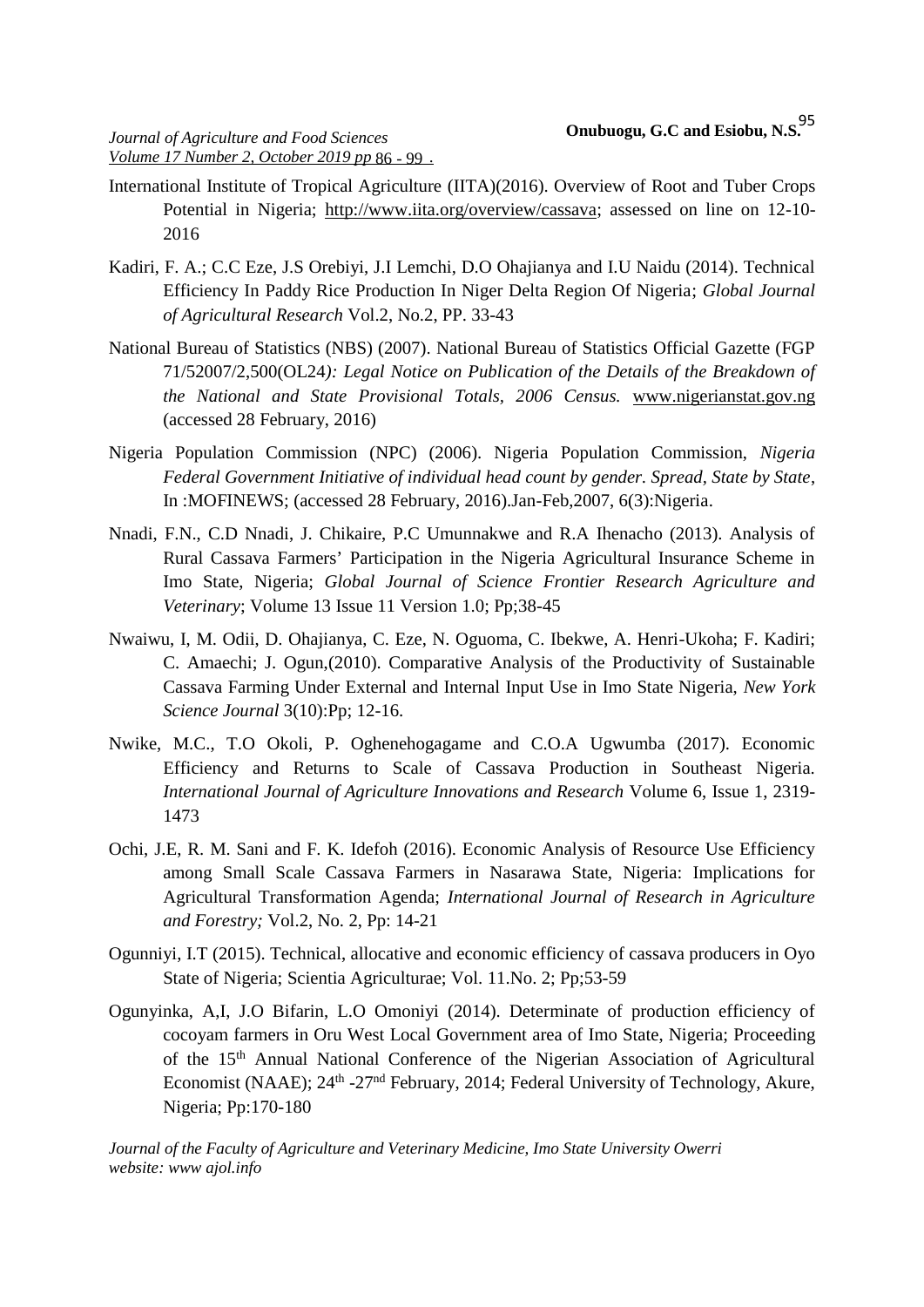- Ohajianya, D.O, J. U. Mgbada, P. N. Onu, C. O. Enyia, A. Henri-Ukoha, N. G. Ben-Chendo and C. C. Godson-Ibeji (2013). Technical and Economic Efficiencies in Poultry Production in Imo State, Nigeria; *American Journal of Experimental Agriculture 3(4):927-938*
- Ohen, S B; D.E Ene and G.E Umeze (2014). Resource Use Efficiency of Cassava farmers in Akwa Ibom State, Nigeria; *J. Bio. Agric. and Healthcare, 4 (2): 126-131*
- Okoye, F.U (2016). Gender and Resource Use Efficiency in Cocoyam Production In Anambra State, Nigeria; An M. Sc Dissertation Submitted To The Department Of Agricultural Economics University Of Nigeria, Nsukka
- Oni, T.O (2016). Socio-economic determinants and profitability of cassava production in Nigeria; *International Journal of Agricultural Economics and Extension*; Vol. 4 (4), Pp. 229-249
- *Onubuogu, G.C and S.A.N.D Chidebelu (2012).*Technical Efficiency Evaluation of Market Age and Enterprise Size for Broiler Production in Imo State, Nigeria; *Nigeria Agricultural Journal*, 43 (2)
- Onubuogu, G.C, Esiobu N.S, Nwosu C.S, Okereke C.N (2014). Resource use efficiency of smallholder cassava farmers in Owerri Agricultural zone, Imo State, Nigeria; *Scholarly J. Agric. Sci.* 7(8):142-152
- Onubuogu. G. C., Chidebelu, S, A. N. D. and Eboh, E. C. (2013). Enterprise Type, Size and Allocative Efficiency of Broiler Production in Imo State, Nigeria. I*nt. J. Appl. Res. Technol.* 2(6): 10 – 19
- Onumadu, F. N, G.N Ekwugha,E.E Osahon (2014). Resource Use Efficiency In Arable Crop Production In Oyi Local Government Area, Anambra State, Nigeria. *International Journal of Scientific & Technology Research,* 3 (1):230-235
- Oyewo, I.O, A.O Adepoju, M.O Ojo, E.O Oyewo, G.O Atanda (2016). Land Management Practices on Cassava Production in Akinyele Local Government Area, Oyo State Nigeria; Scientia Agriculturae; 15 (1): 329-333
- Riatania, L., A., Daryanto, M., Tambunan and H., Purwati (2014). Technical, Allocative and Economic Efficiency of Pineapple Production in West Java Province, Indonesia: A DEA Approach; *IOSR Journal of Agriculture and Veterinary Science, 7(6): 18-23*
- Simpa, J.O, J. N Nmadu and A. Okino (2014). Technical Efficiency of Smallholder Cassava Farmers in Selected Local Government Areas in Kogi State, Nigeria; *PAT; 10 (1): Pp: 74-92*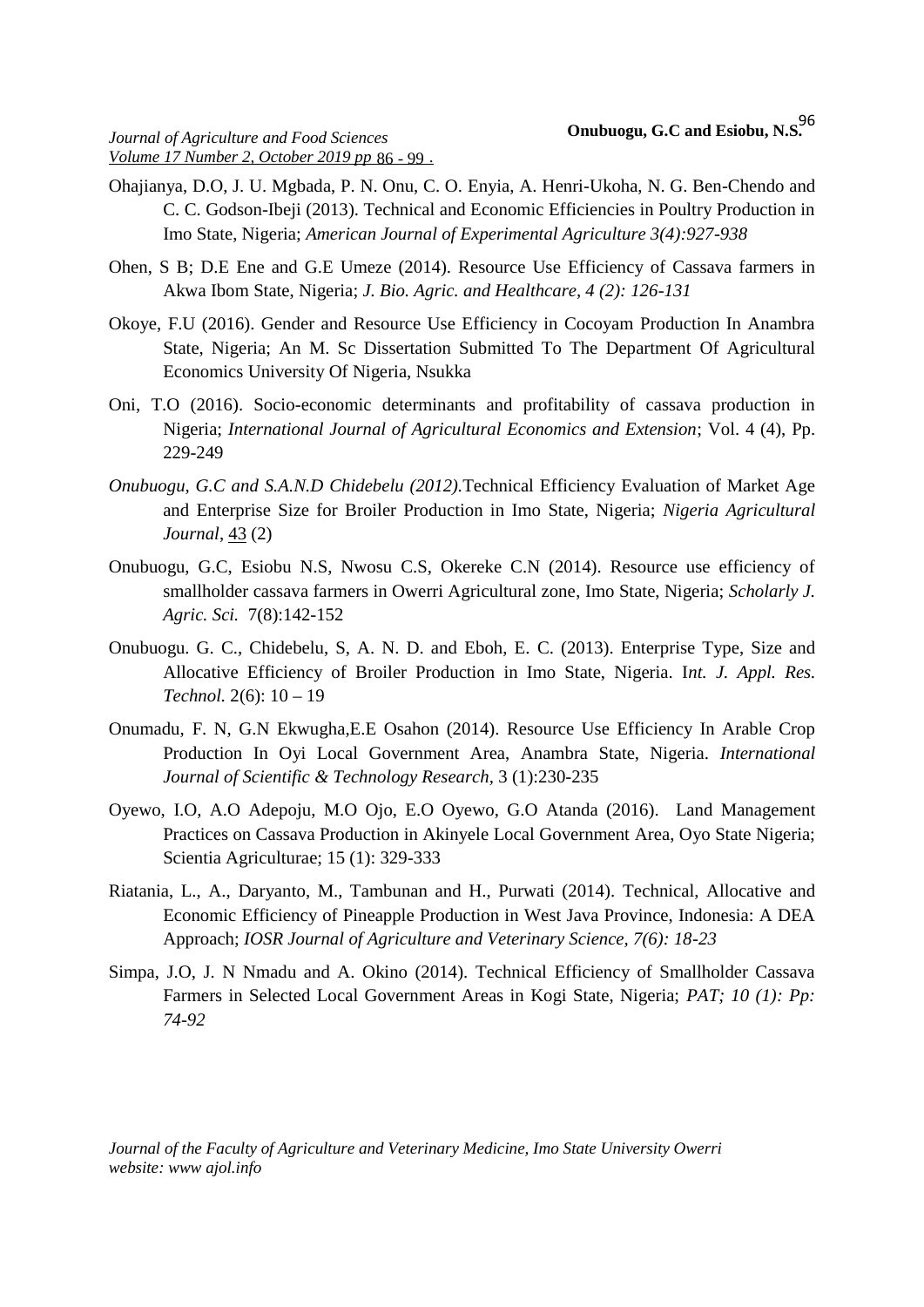### **APPENDIXES**

#### **Table 1. Maximum Likelihood Estimate of Stochastic Frontier Models**

| <b>Production</b><br>variables | function Parameters | Coefficient | t-value    | <b>Cost function variables</b> | <b>Parameters</b>       | Coefficient | t-value     |
|--------------------------------|---------------------|-------------|------------|--------------------------------|-------------------------|-------------|-------------|
| <b>Constant</b>                | $\mathbf{0}$        | 35.249      | $6.842***$ | Constant                       | $\mathbf{0}$            | $-437.528$  | $-7.610***$ |
| Land                           | $\overline{1}$      | 0.372       | 5.092***   | Depreciation on Land           | $\overline{1}$          | 0.311       | 1.992*      |
| <b>Cassava stem Cutting</b>    | $\overline{2}$      | 0.215       | $3.575**$  | Cost of Cassava stem Cutting   | $\overline{2}$          | 1.302       | $6.201***$  |
| Labour                         | $\overline{3}$      | 0.017       | 0.025      | Cost of Labour                 | $\overline{\mathbf{3}}$ | 0.085       | $2.405**$   |
| Fertilizer                     | $\overline{4}$      | $-0.024$    | $-0.310$   | Cost of Fertilizer             | $\overline{4}$          | 0.115       | 0.050       |
| <b>Equipments</b>              | 5 <sup>5</sup>      | $-0.031$    | $-0.550$   | Cost of Equipments             | $\overline{5}$          | 0.273       | 1.005       |
| <b>Inefficiency Factor</b>     |                     |             |            | Output                         | $\mathbf Y$             | 188.842     | 3.957**     |
| <b>Education</b>               | $\mathbf{Z}_1$      | 0.381       | $4.203***$ | $Sigma - square$               | $\overline{2}$          | 472.532     | $4.312**$   |
| Membership of<br>cooperative   | $\mathbf{Z}_2$      | 0.262       | $3.271***$ | Gamma                          |                         | 0.914       | 5.853***    |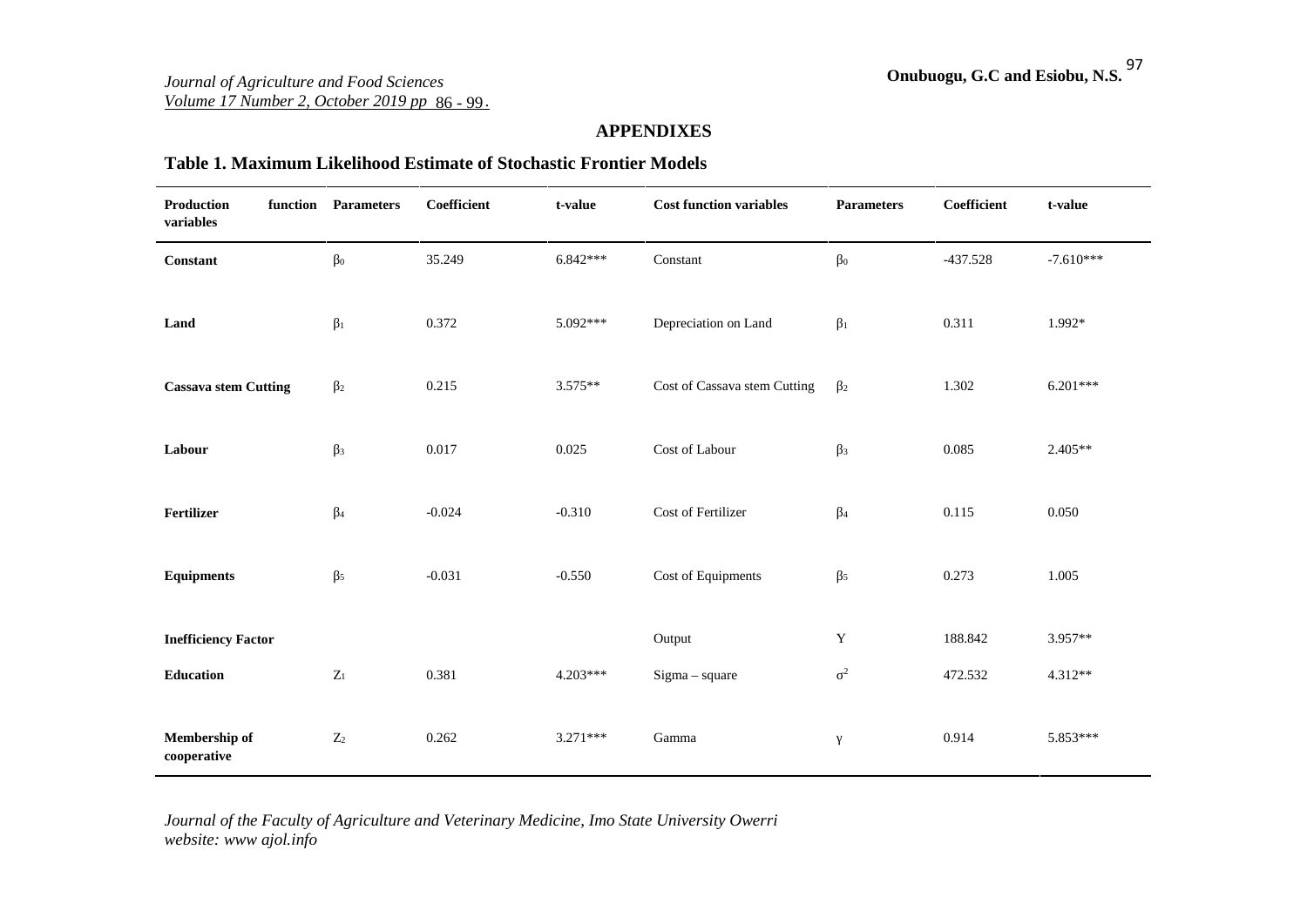| <b>Extension contact</b>   | $Z_3$          | 0.201     | $3.191***$  | Log-Likelihood function | L( ) | $-3311.561$ |
|----------------------------|----------------|-----------|-------------|-------------------------|------|-------------|
| <b>Household size</b>      | $Z_4$          | $-0.305$  | $-4.111***$ |                         |      |             |
| <b>Farming experiences</b> | $\mathbf{Z}_5$ | 0.227     | $3.010***$  |                         |      |             |
| Sigma - square             | $\overline{c}$ | 419.52    | $4.026***$  |                         |      |             |
|                            |                |           |             |                         |      |             |
| Gamma                      |                | 0.827     | 10.738***   |                         |      |             |
| Log - Likelihood function  | L( )           | $-915.53$ |             |                         |      |             |
| <b>Return to Scale</b>     | (RtS)          | 0.549     |             |                         |      |             |
| Sample size                | ${\bf N}$      | 90.00     |             |                         |      |             |

**\*Statistically Significant at 10%; \*\*Statistically Significant at 5%; \*\*\* Statistically Significant at 1%; Source:** *Frontier 4.1* **(2018)**